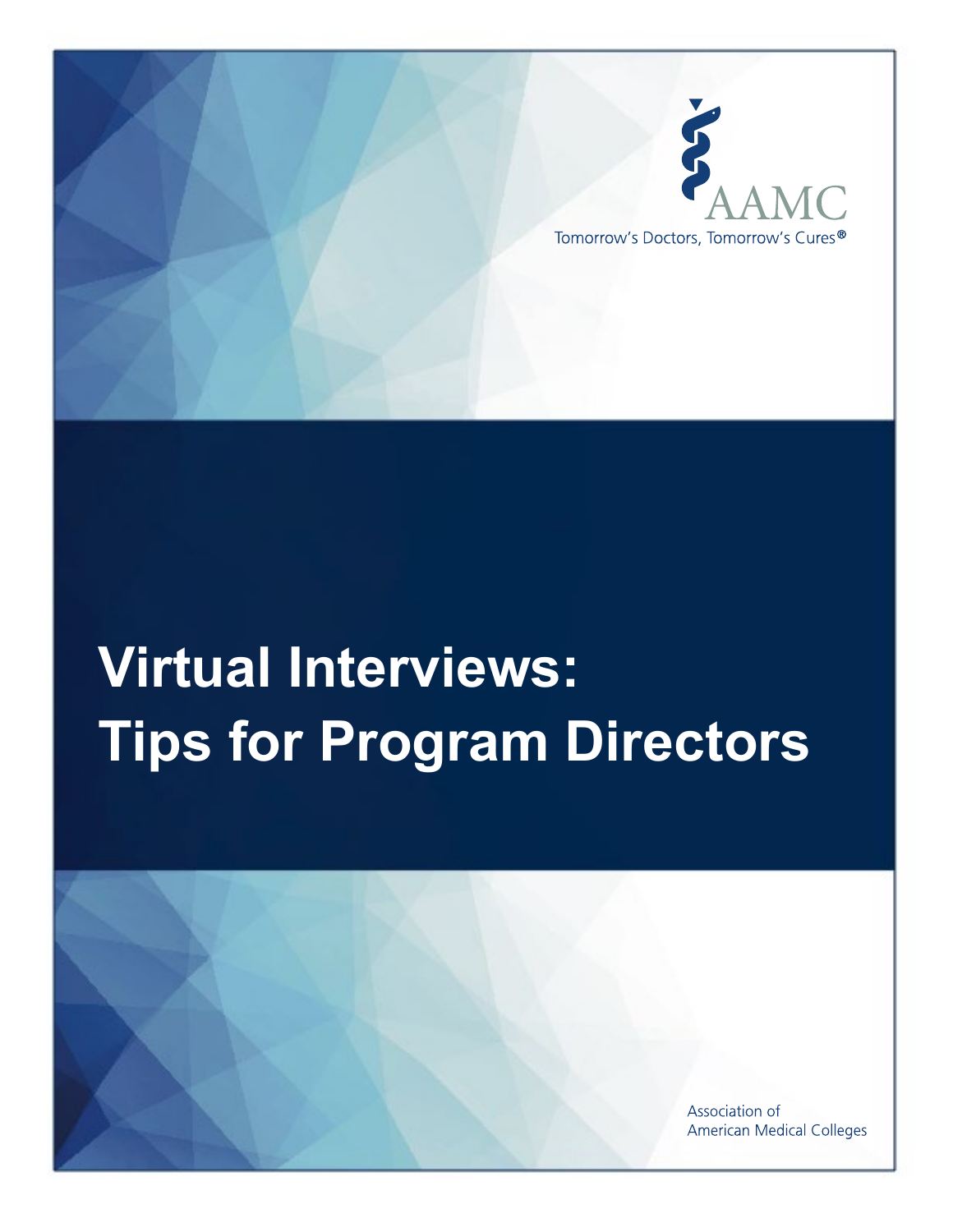

Last Updated: May 14, 2020

#### Contents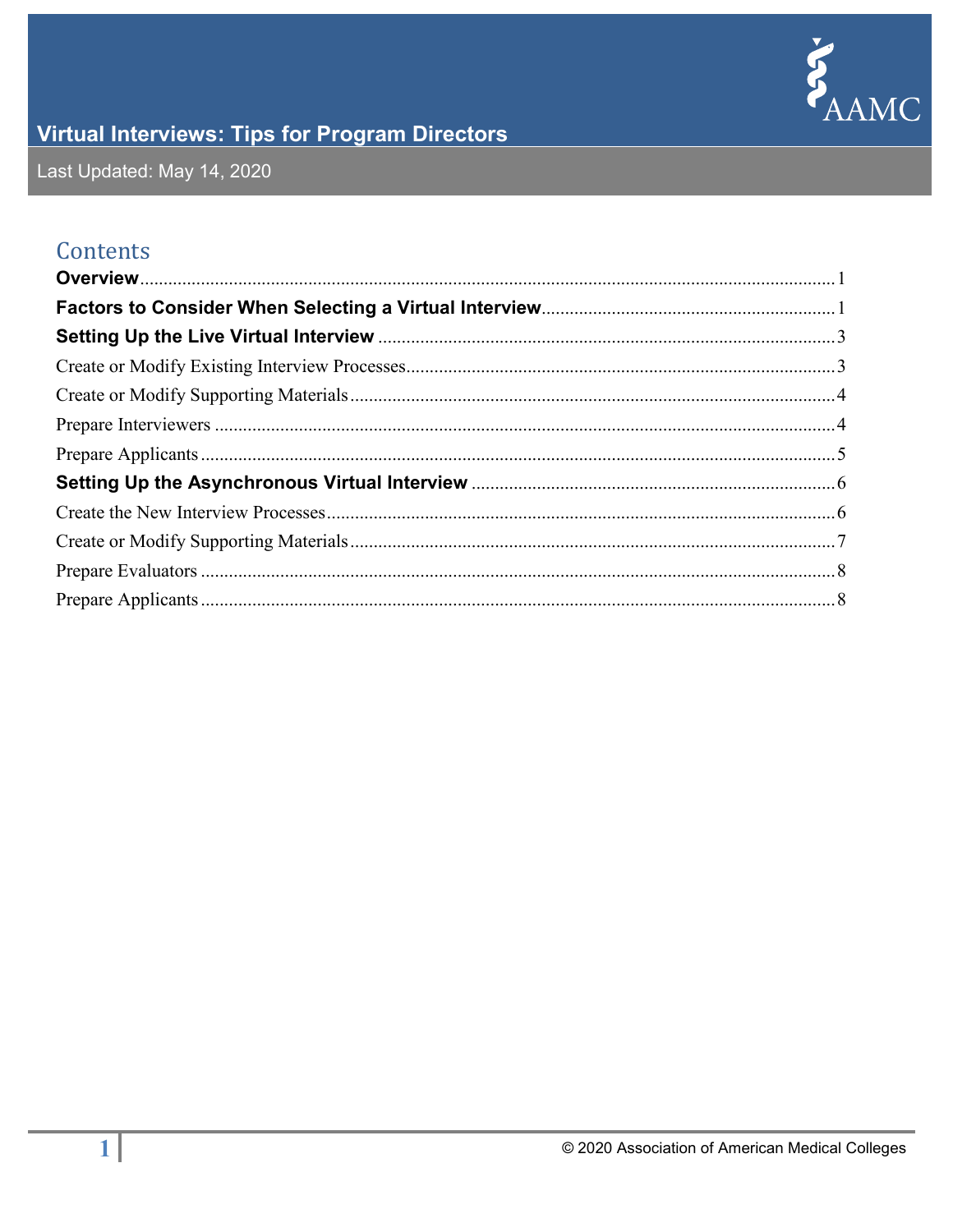

Last Updated: May 14, 2020

#### <span id="page-2-0"></span>**Overview**

This document provides tips for those preparing to conduct or organize virtual interviews, including how to address possible complications from transitioning to virtual interviews, without losing the effectiveness of the interview.

### <span id="page-2-1"></span>**Factors to Consider When Selecting a Virtual Interview**

There are two types of virtual interviews. Your choice of virtual interview format will depend on several factors, such as financial resources, available interviewer and staff time, and whether you want two-way interaction between the interviewer and applicant.

|                             | <b>Live Virtual Interviews</b>        | <b>Asynchronous Virtual Interviews</b> |
|-----------------------------|---------------------------------------|----------------------------------------|
| Definition                  | Applicants interact with an           | Applicants respond to questions        |
|                             | interviewer using video conference    | presented via text or prerecorded      |
|                             | technology in real-time.              | video. Responses are recorded by       |
|                             |                                       | their device's webcam and shared       |
|                             |                                       | with reviewers at a later time.        |
| Type of Interaction         | Two-way interaction between the       | No interaction between the             |
|                             | applicant and interviewer.            | applicant and the evaluator.           |
| Types of Questions          | Same as in-person interview.          | Same as in-person interview, except    |
|                             |                                       | follow-up questions are not            |
|                             |                                       | possible.                              |
| Level of standardization    | If standardization is desired, then   | Standardization is built-in;           |
|                             | program directors will have to work   | applicants all respond to the same     |
|                             | with interviewers to create           | questions, so their responses are      |
|                             | standardization through the           | comparable.                            |
|                             | questions and scoring rubric.         |                                        |
| Setup                       | Similar to in-person setup; provide   | Must create interview forms in the     |
|                             | interviewers with a list of questions | vendors' system.                       |
|                             | and scoring rubric, if applicable.    |                                        |
|                             |                                       | Contract with vendor; test             |
|                             | Confirm the software has the          | technology.                            |
|                             | capabilities needed (e.g., group      |                                        |
|                             | interviews); test technology.         |                                        |
| Technology required of      | Applicants: device with internet      | Applicants: device with internet       |
| applicants and interviewers | access, camera, and microphone.       | access, camera, and microphone.        |
|                             |                                       |                                        |
|                             | Interviewers: may have to download    | Evaluators: device with access to      |
|                             | software; may need software/app to    | the internet.                          |
|                             | support group chat if you want        |                                        |
|                             | multiple interviewers to participate. |                                        |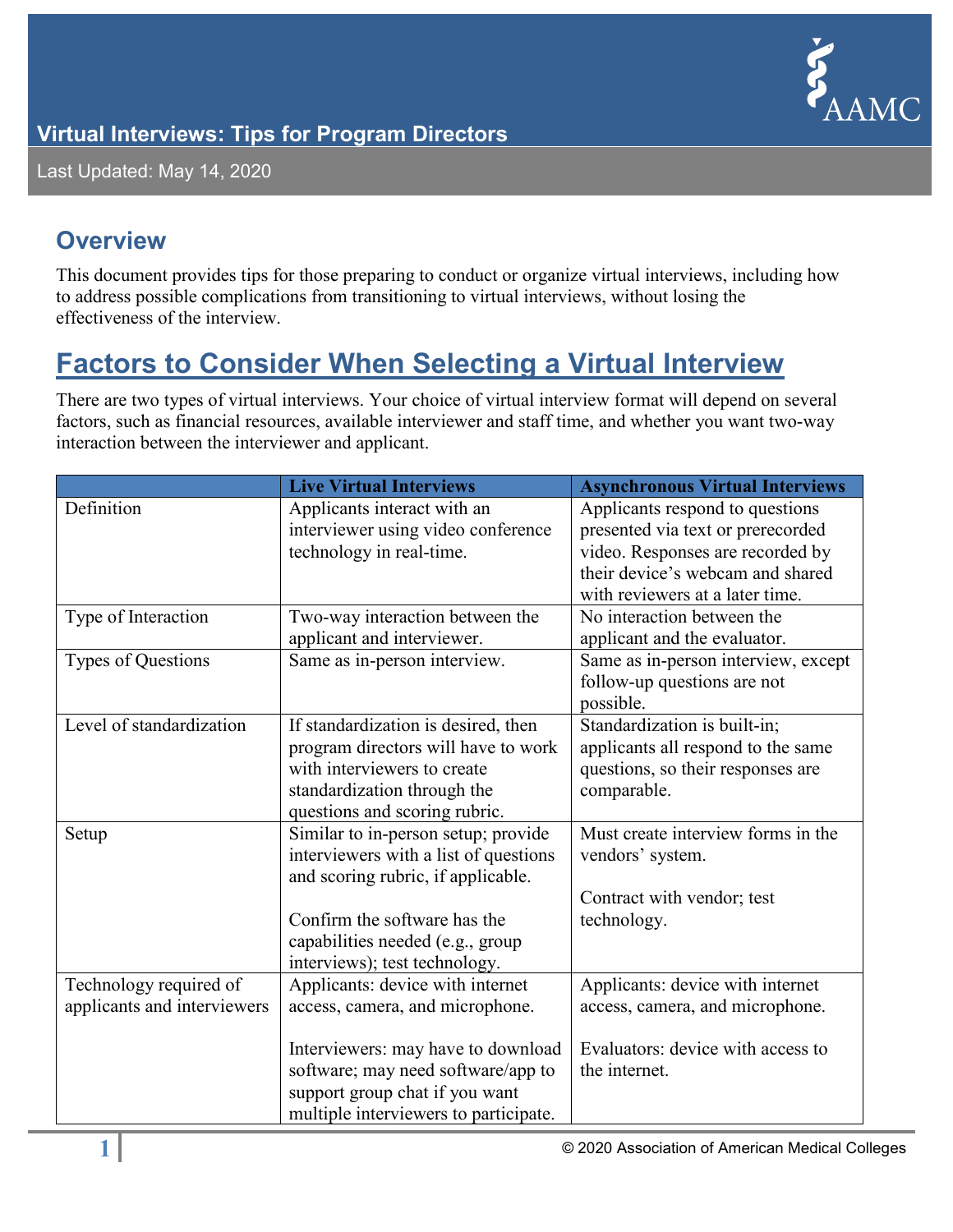

Last Updated: May 14, 2020

|                                                                  | <b>Live Virtual Interviews</b>                                                                                        | <b>Asynchronous Virtual Interviews</b>                                                                                                                                    |
|------------------------------------------------------------------|-----------------------------------------------------------------------------------------------------------------------|---------------------------------------------------------------------------------------------------------------------------------------------------------------------------|
|                                                                  |                                                                                                                       |                                                                                                                                                                           |
| Scheduling, interviewer<br>time, and evaluating the<br>interview | Must schedule applicants and<br>interviewers based on shared<br>availability.                                         | An applicant can record the<br>interview at any time.<br>Multiple evaluators can watch the                                                                                |
|                                                                  | Scheduling may be challenging,<br>especially if applicants are required<br>to participate in multiple interviews      | interviews easily and on their own<br>time.                                                                                                                               |
|                                                                  | and/or are in different time zones.                                                                                   | Many platforms allow evaluators to<br>enter ratings and notes directly into                                                                                               |
|                                                                  | Identify a process for securely<br>recording interviews and sharing<br>ratings or notes with the program<br>director. | their systems.                                                                                                                                                            |
| Recruiting function                                              | If permitted, applicants can ask<br>questions.                                                                        | Applicants cannot ask questions, so<br>you will have to create a separate<br>recruiting function (see suggestions<br>below).                                              |
| Burden for applicants                                            | Depends on the number of<br>interviews applicants are required to<br>complete.                                        | Depends on the number of<br>interviews or interview questions<br>applicants are required to complete.                                                                     |
| Applicant reactions                                              | Less positive than in-person<br>interviews, but more positive than<br>asynchronous (recorded) interviews.             | More likely to be negative because<br>the high degree of structure limits<br>applicants' ability to "sell<br>themselves" and ask questions to<br>learn about the program. |
| Cost                                                             | Most are free.                                                                                                        | Most require the organization to pay<br>a fee to set up the system.                                                                                                       |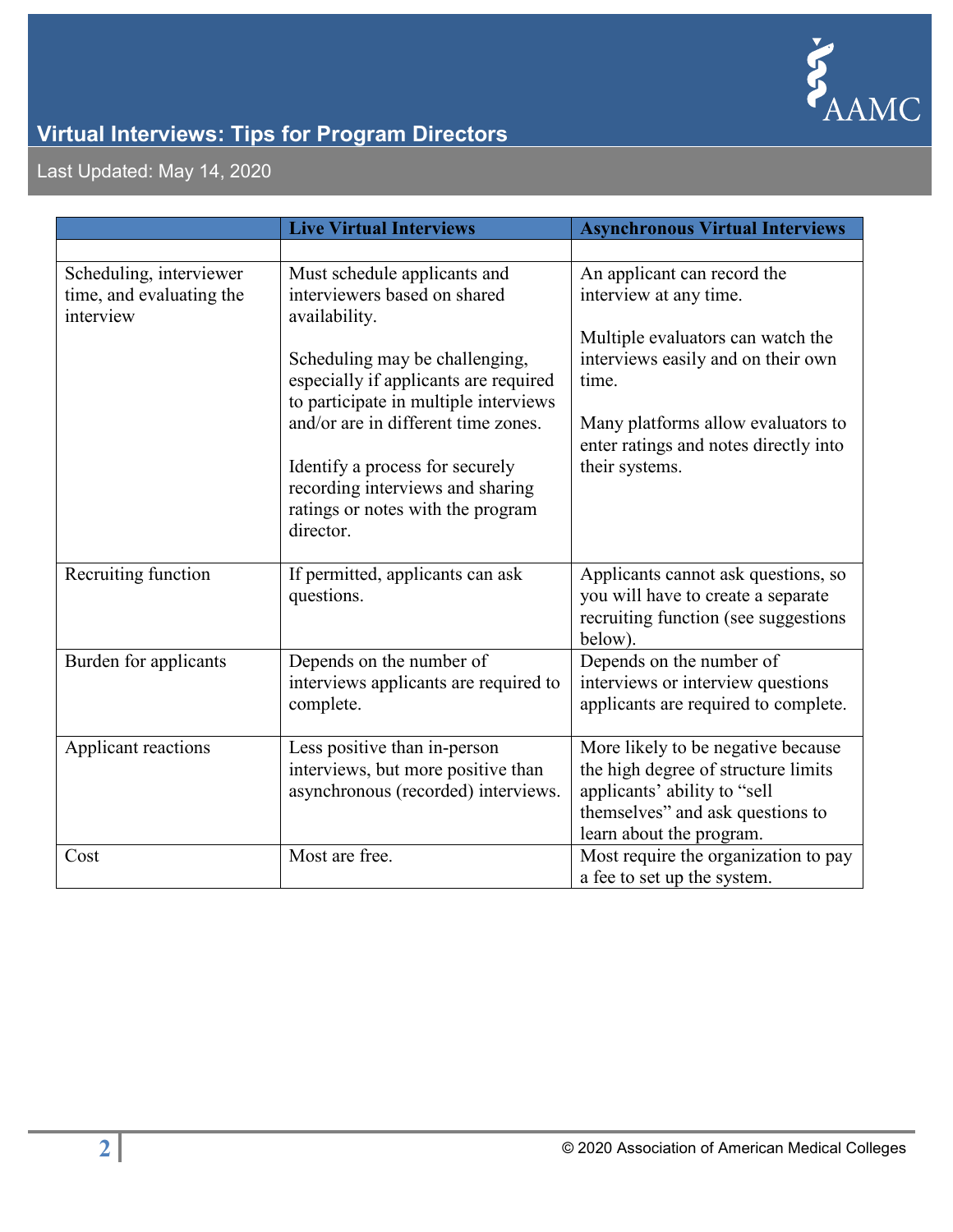

Last Updated: May 14, 2020

### <span id="page-4-0"></span>**Setting Up the Live Virtual Interview**

Once you have selected a type of virtual interview, you need to complete several steps to set up the process.

### <span id="page-4-1"></span>Create or Modify Existing Interview Processes<br>
□ Consider how well elements of your in-person inter

Consider how well elements of your in-person interview may translate to a virtual environment. Most interview questions will be equally effective in a virtual context. However, while it will be tempting to mimic your in-person interview, some elements may not result in a positive or effective interview experience.

| If your in-person interview day<br>includes: | <b>Consider this instead:</b>                       |
|----------------------------------------------|-----------------------------------------------------|
| Multi-hour interview days for                | Limit the time an interviewer can spend             |
| interviewers                                 | conducting consecutive virtual                      |
|                                              | interviews to less than four hours.                 |
| Panel interviews                             | Use recorded virtual interviews rather              |
|                                              | than live virtual interviews to reduce the          |
|                                              | burden of coordinating multiple people.             |
| Group activities                             | Include questions about teamwork.                   |
| Role-play activity                           | Include questions that assess                       |
|                                              | competencies normally assessed during               |
|                                              | the role-play (e.g., empathy,                       |
|                                              | communication skills) or situational                |
|                                              | questions that ask the applicant to take            |
|                                              | on a specific role.                                 |
| Lunch with current residents                 | Set up a virtual meetup with existing<br>residents. |
| Tour of the hospital                         | Create a short video tour of your                   |
|                                              | hospital, with interviews of key staff,             |
|                                              | faculty, and some residents                         |

- $\Box$  For more information on best practices for designing and conducting interviews, please refer to the AAMC's [Best Practices for Conducting Residency Program Interviews.](https://www.aamc.org/system/files/c/2/469536-best_practices_residency_program_interviews_09132016.pdf)
- $\Box$  Decide if you will assign applicants to an interview day and timeslot or let applicants sign up for an interview day and timeslot. Be sure to offer interview slots in multiple time zones.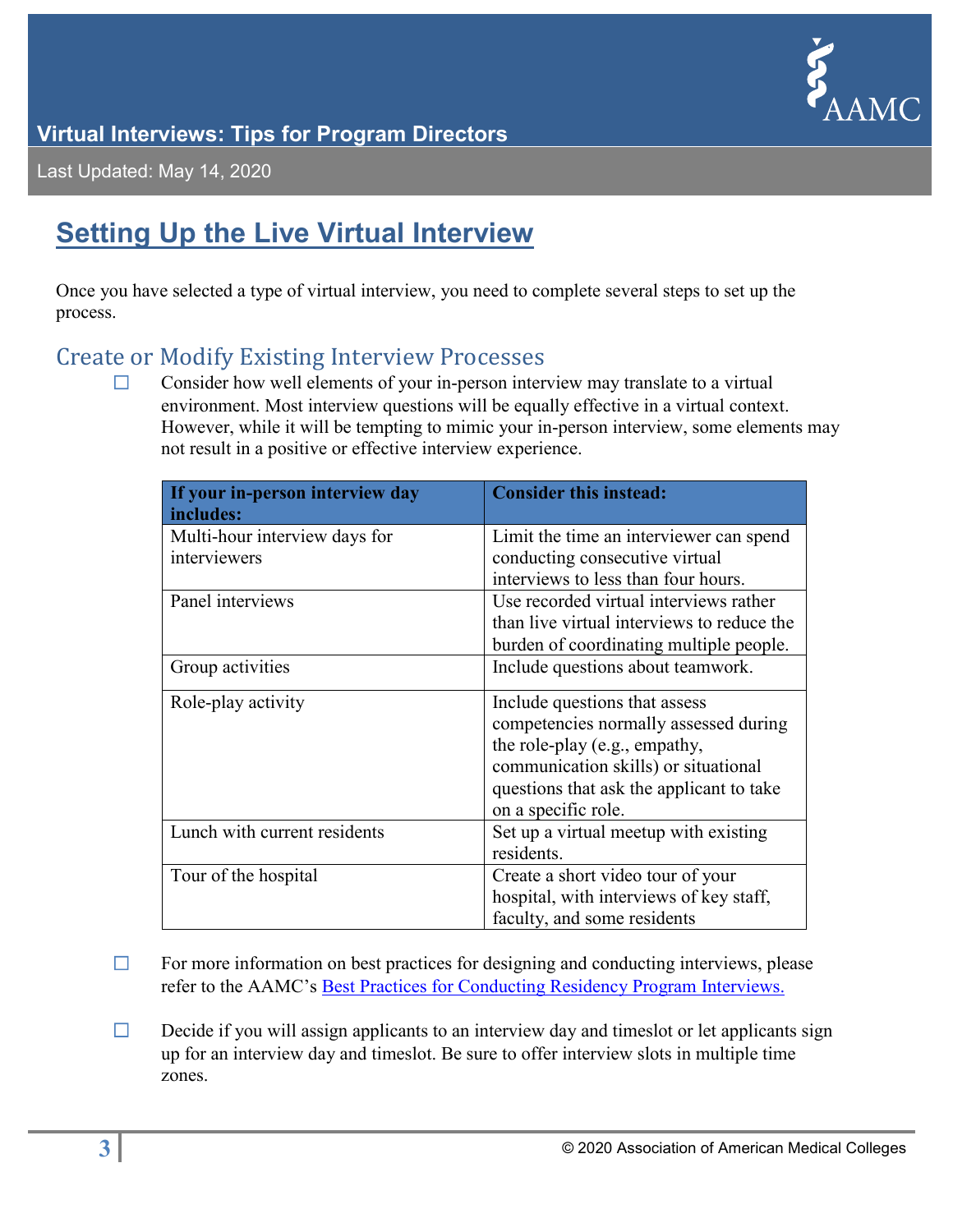

#### Last Updated: May 14, 2020

- $\Box$  If you schedule back-to-back interviews or interview blocks, add buffer time (e.g., 15-30) minutes) between each interview since the next applicant won't be waiting outside the door. Interviewers and applicants will need a little extra time to connect.
- ☐ Establish a process and timeline for receiving interviewer feedback about each interview. Can interviewers enter ratings and notes into an existing online system? Do you need to create a scoring sheet?

### <span id="page-5-0"></span>Create or Modify Supporting Materials<br>  $\Box$  Modify your program website and interv

- Modify your program website and interview invitation to reflect your new process as soon as possible. This will help applicants prepare and know what to expect, which will reduce stress.
- $\Box$  Write a script that interviewers can use to welcome and orient applicants to the virtual interview. The script should acknowledge the unusual circumstances and thank the applicant for being flexible. This may be the applicant's first virtual interview, and this simple acknowledgement can help them become more comfortable.
- $\Box$  Create an interview schedule for each interviewer that includes each interview day and time, applicants' names, applicants' contact information (e.g., phone number and/or email) in case they are disconnected, and any needed login information.

### <span id="page-5-1"></span>Prepare Interviewers<br>  $\square$  Confirm intervie

- Confirm interviewers have the technology necessary to conduct the interview online (e.g., computer or tablet, microphone, camera) and the appropriate software/application in advance of the interviews.
- $\Box$  Provide a short tutorial on how to use the technology and/or opportunities to practice using it. The program could develop this or use a preexisting video.
- $\Box$  Provide supporting materials to interviewers:
	- Interview schedule.
	- Login information (if applicable).
	- Welcome script.
	- Interview questions and rating materials.
	- Contact information for your program's technology support.
	- Applicant's contact information (as a backup option).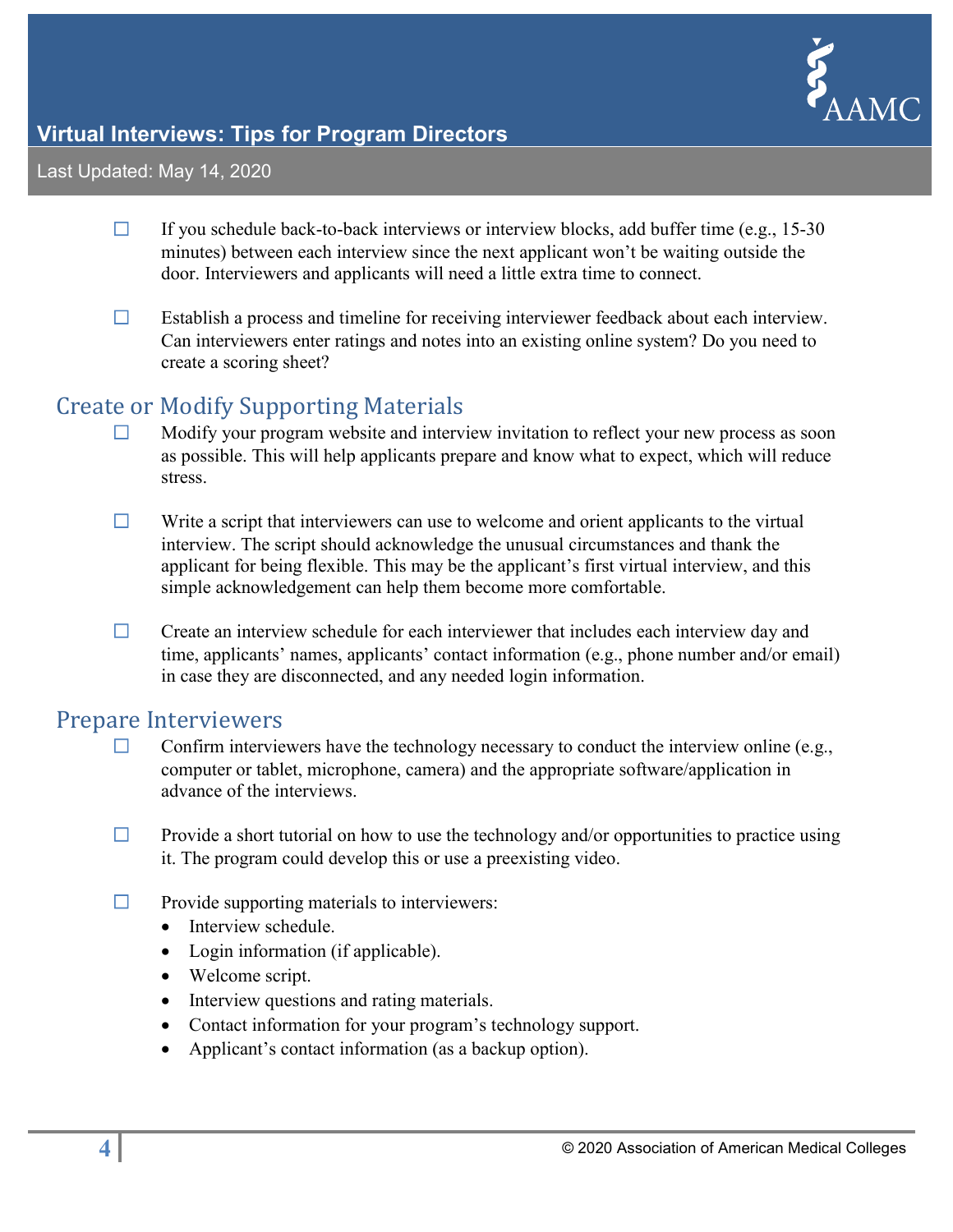

Last Updated: May 14, 2020

- $\Box$  Provide information to your evaluators about evaluating virtual interviews, including how to avoid being distracted by the applicants' environment and technology and minimizing unconscious bias.
	- Provide them with the AAMC's [Virtual Interviews: Tips for Interviewers.](https://www.aamc.org/media/44811/download)
	- Encourage them to participate in the [AAMC's online training](https://www.aamc.org/what-we-do/mission-areas/diversity-inclusion/unconscious-bias-training) about minimizing unconscious bias in selection and recruitment.

# <span id="page-6-0"></span>Prepare Applicants

- Think about the materials you typically provide applicants in advance of the interview or on interview day. When and how do you typically share those? Are they available on your program's website and/or via email?
- $\Box$  Inform applicants about the virtual interview as soon as possible. Provide information about:
	- The application or platform used for the interview, as well as information about how to download or install needed software before the interview. Encourage applicants to try the software in advance of the interview.
	- The process for signing up for interview slots or the assigned interview day and time.
	- Provide exact call-in information (e.g., who will call whom, what number should be used). Be sure to include the time zone of the interview slot.
- $\Box$  Share the [AAMC's Tips for Preparing for Virtual Interviews](https://www.aamc.org/system/files/2020-03/AAMC%20Virtual%20Interview%20Tips_03.19.2020.pdf) with your applicants.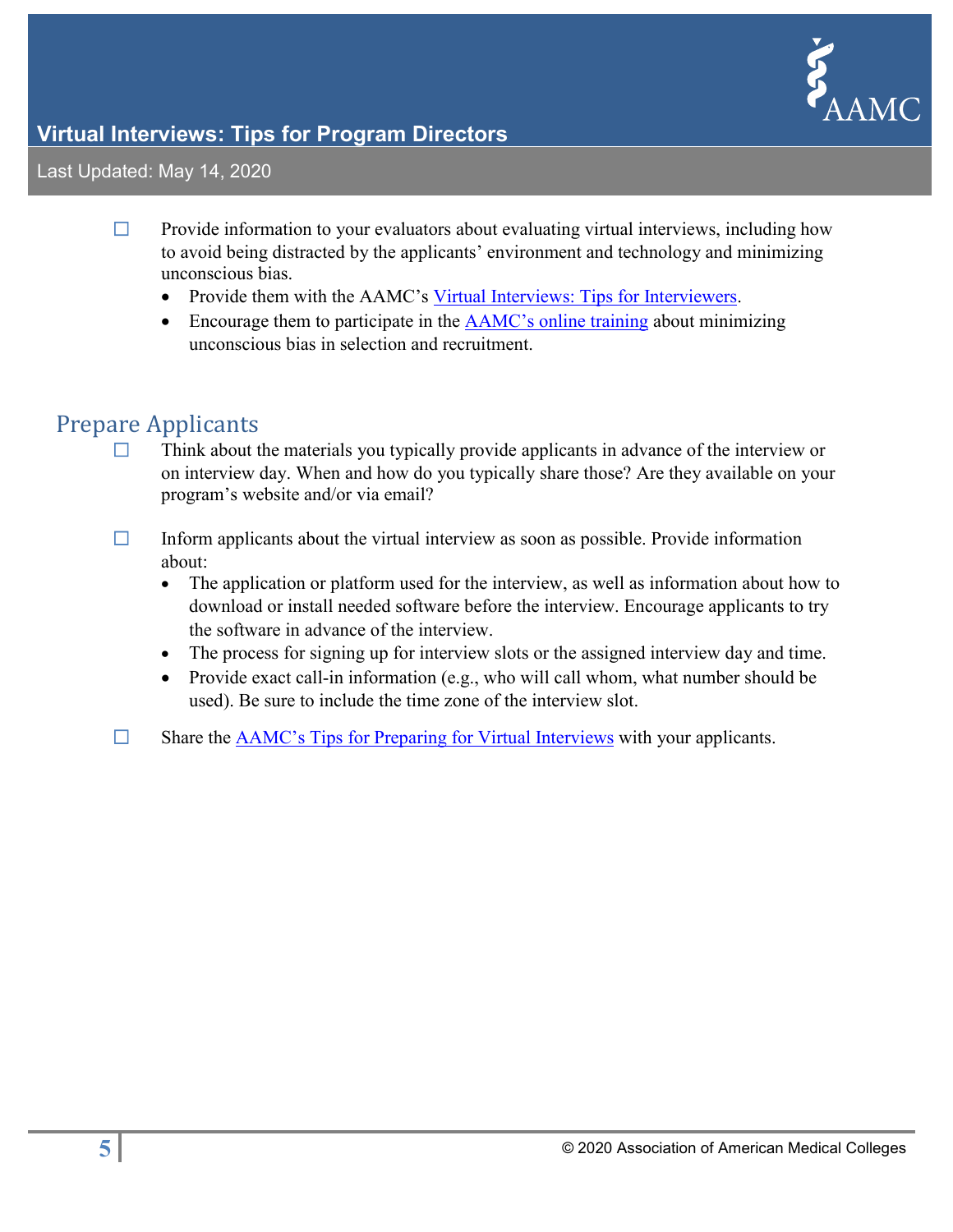

Last Updated: May 14, 2020

### <span id="page-7-0"></span>**Setting Up the Asynchronous Virtual Interview**

Once you have selected an asynchronous virtual interview and a vendor, you need to complete several steps to set it up.

#### <span id="page-7-1"></span>Create the New Interview Processes

- ☐ Create policies and a process for registering interviewees.
	- How will applicants register for the interview? We recommend the program director send an email invitation with a link to register for the interview. This will give you an opportunity to personalize the message and describe why the interview aligns with your program's mission and goals.
	- Decide how much time following receipt of the invitation applicants will have to complete the interview. What, if any, exceptions will you make if applicants can't complete the interview by the deadline?
- $\Box$  Think about whether your current questions will translate well to an asynchronous interview. Remember, you will not be able to ask follow-up questions or ask for clarifications.
	- We have found that behavioral questions solicit more information than situational questions in this context because applicants typically provide more detailed responses.
	- Consider adding follow-up questions alongside the main question to ensure applicants provide the detail you are looking for.
		- o For example, rather than asking, *"*Tell me about a time you worked on a difficult team," you might ask, "Tell me about a time you worked on a difficult team. What made the team experience difficult? How will this experience affect the way you work on a team in the future?"
		- o Be thoughtful and judicious with follow-up questions. The goal is to get enough information from the applicant to evaluate their qualifications without increasing the length of the interview and overwhelming the applicant.
- $\Box$  Set up the interview form. Depending on the platform, this may not be difficult but will take time and planning.
	- Consider making a short video welcoming the applicant to the interview and describing your program.
	- Consider including a video recording of a faculty member reading each question to accompany the question text. This may enhance applicant engagement.
	- Set a time limit for reading and responding. For most questions, we recommend 30-60 seconds to read and prepare a response and three minutes to respond. If your questions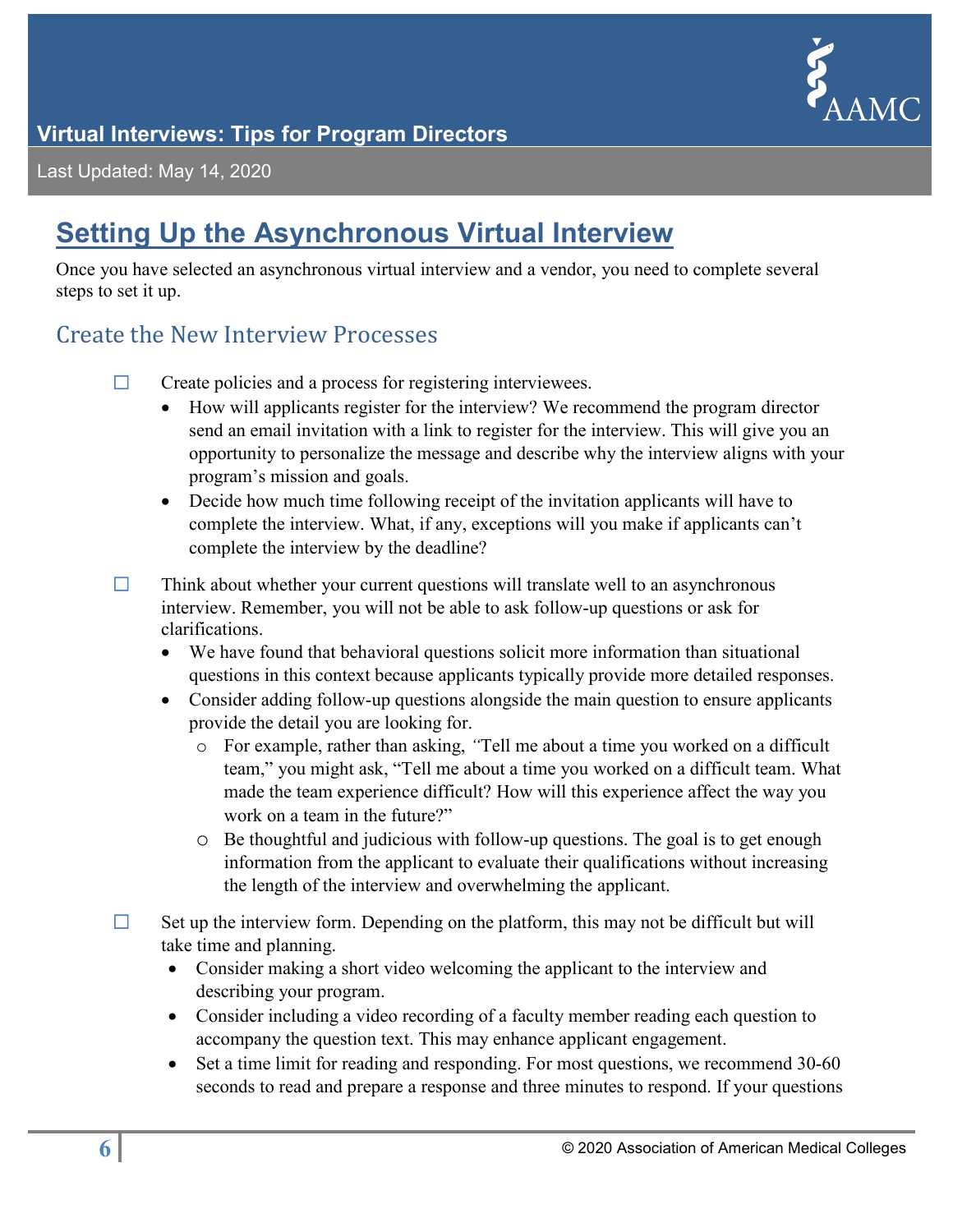

Last Updated: May 14, 2020

are long or you include follow-up questions, you may want to increase the amount of time to prepare and respond.

- Limit interview time to about 20 minutes so applicants maintain attention and engagement in the interview. This will also help ensure evaluators are not overburdened when viewing videos. Note that you will need to adjust the number of questions you include to align with the allotted time.
- Consider creating multiple versions of the interview.
	- Interview questions might be more likely to be released or leaked because applicants are taking the interview over a longer period of time.
	- If you create multiple versions, keep the competencies and dimensions assessed the same.
	- Note, however, that creating multiple versions will increase the complexity of the administration. You'll need to determine how to assign candidates to different versions and how to evaluate and compare applicants who received different versions.
- For more information on best practices for designing and conducting interviews, please refer to the AAMC's [Best Practices for Conducting Residency Program Interviews.](https://www.aamc.org/system/files/c/2/469536-best_practices_residency_program_interviews_09132016.pdf)
- Create a process for collecting feedback and ratings.
	- o How many evaluators do you want to watch each interview? Do you want each evaluator to watch the whole interview or only a subset of questions?
	- o Do you want evaluators to enter their feedback in the vendor's system or elsewhere? Some vendor systems let you download ratings and notes; how will you connect that data with your other application data?

## <span id="page-8-0"></span>Create or Modify Supporting Materials<br>
Modify your program website. ERAS<sup>®</sup> p

- Modify your program website, ERAS<sup>®</sup> page, and interview invitation to reflect your new process as soon as possible. This will help applicants prepare and know what to expect, which will help reduce stress.
- $\Box$  Create instructions for registering and logging in to the software.
- $\Box$  Write a script for the welcome video that welcomes and orients applicants to the virtual interview. It should acknowledge the unusual circumstance and thank the applicant for being flexible. This may be the applicant's first asynchronous virtual interview, and this simple acknowledgement may help them become more comfortable. It is also an opportunity to tell applicants about your program.